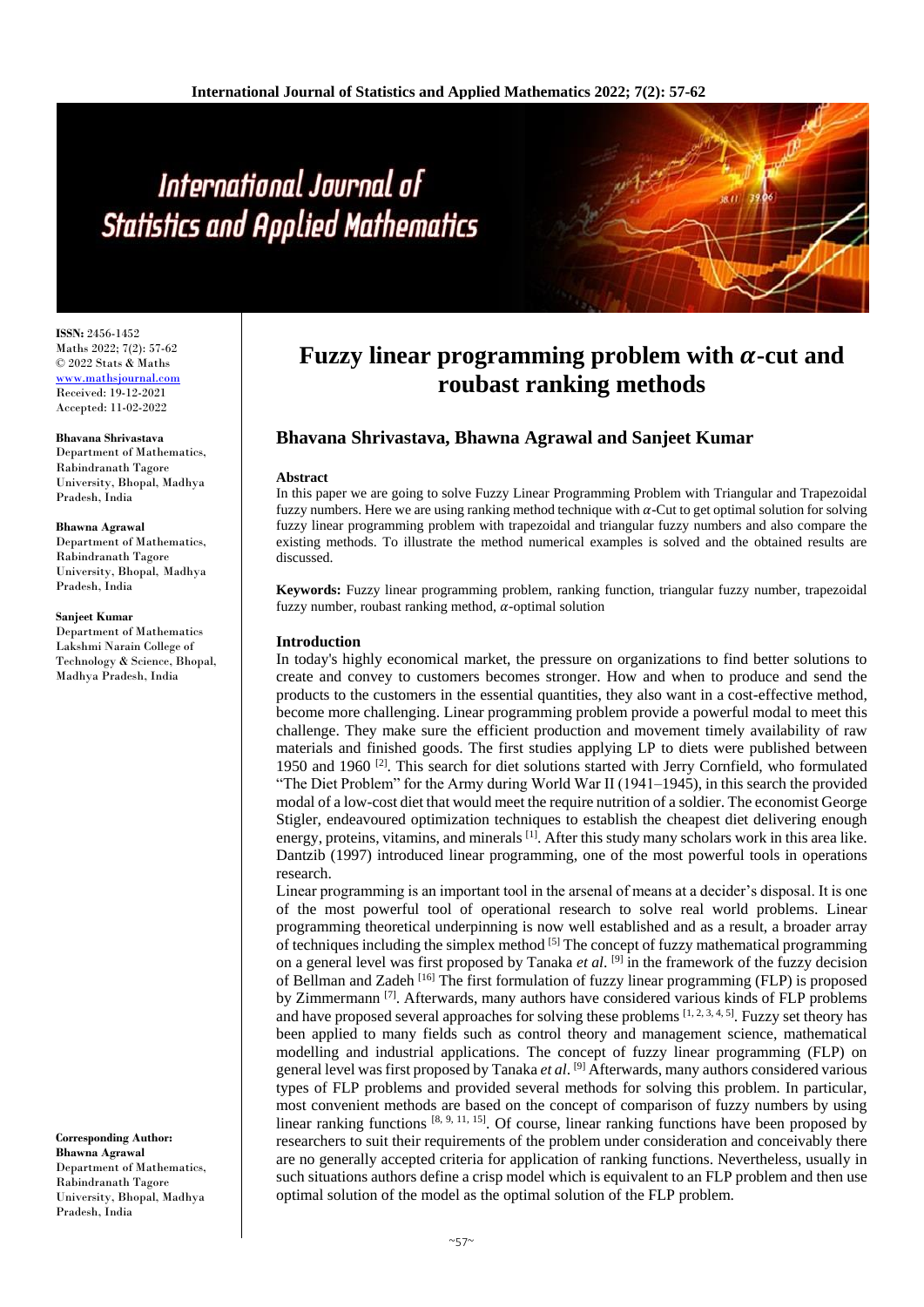International Journal of Statistics and Applied Mathematics [http://www.mathsjournal.com](http://www.mathsjournal.com/)

Mahdavi-Amiri and Nasseri<sup>[11]</sup> extended the concepts of duality in FNLP problems as a similar problem leading to the dual simplex algorithm <sup>[6]</sup> for solving such problems. Usually in such methods authors define a crisp model which is equivalent to the FLPP and then use optimal solution of the model as the optimal solution of the FLPP. In [9], by using a general linear ranking function we consider a fuzzy linear programming problem with trapezoidal numbers and solve by matrices, simplex with ranking and crisp method. Our main contribution here is the established of a new approach for solving the FLPP by using ranking function. Moreover, we illustrate our method with an example.

#### **Preliminaries**

In this section some basic definitions and arithmetic operations are reviewed.

### **Basic definitions**

**1. Fuzzy set:** A fuzzy set is characterized by a membership function mapping element of a domain, space or universe of discourse X to the unit interval [0, 1] i.e.  $A = \{(x, \mu_A(x); x \in X\})$ . Here  $\mu_A: X \to [0,1]$  is a mapping called the degree of membership function of the fuzzy set A and  $\mu_A(x)$  is called the membership value of xe X in the fuzzy set A. These membership grades are often represented by real numbers ranging from [0,1].

## **2. Triangular Fuzzy Numbers**

A number  $\tilde{A}$  is a triangular fuzzy number denoted by  $\tilde{A} = (a_1, a_2, a_3)$ . where  $a_1, a_2, a_3$  are real numbers and its membership function  $\mu_{\tilde{A}}(x)$  is given

$$
\mu_{\tilde{A}}(x) = \begin{cases}\n0 & \text{for } a < x_1 \\
\frac{x - a_1}{a_2 - a_1} & \text{for } a_1 \le x \le a_2 \\
\frac{a_3 - x}{a_3 - a_2} & \text{for } a_2 \le x \le a_3 \\
0 & \text{for } x > a_3\n\end{cases}
$$

By using min and max, we have an alternative expression for the proceeding equation:

triangle (x; a, b, c) = max 
$$
\left( min \left( \frac{x-a}{b-a}, 1, \frac{d-x}{d-c}, \right) \right)
$$



**Fig 1:** Graphical Representation of Triangular Fuzzy Number

## **3. Trapezoidal fuzzy number**

A fuzzy number  $\tilde{A}$  is a trapezoidal fuzzy number denoted by  $\tilde{A} = (a_1, a_2, a_3, a_4)$ . where  $a_1, a_2, a_3, a_4$  are real numbers and its membership function  $\mu_{\tilde{A}}(x)$  is given by

$$
\mu_{\tilde{A}}(x) = \begin{cases}\n0 & \text{for } x < a_1 \\
\frac{x - a_1}{a_2 - a_1} & \text{for } a_1 \le x \le a_2 \\
1 & \text{for } a_2 \le x \le a_3 \\
\frac{a_3 - x}{a_4 - a_3} & \text{for } a_3 \le x \le a_4 \\
0 & \text{for } x > a_4\n\end{cases}
$$

An alternative concise expression using min and max is:

Trapezoidal (x; a, b, c, d) = Max $\left(\frac{m}{h}\right)^2$  $\frac{x-a}{b-a}$ , 1,  $\frac{d-x}{d-c}$  $\frac{a-x}{d-c}$ , ))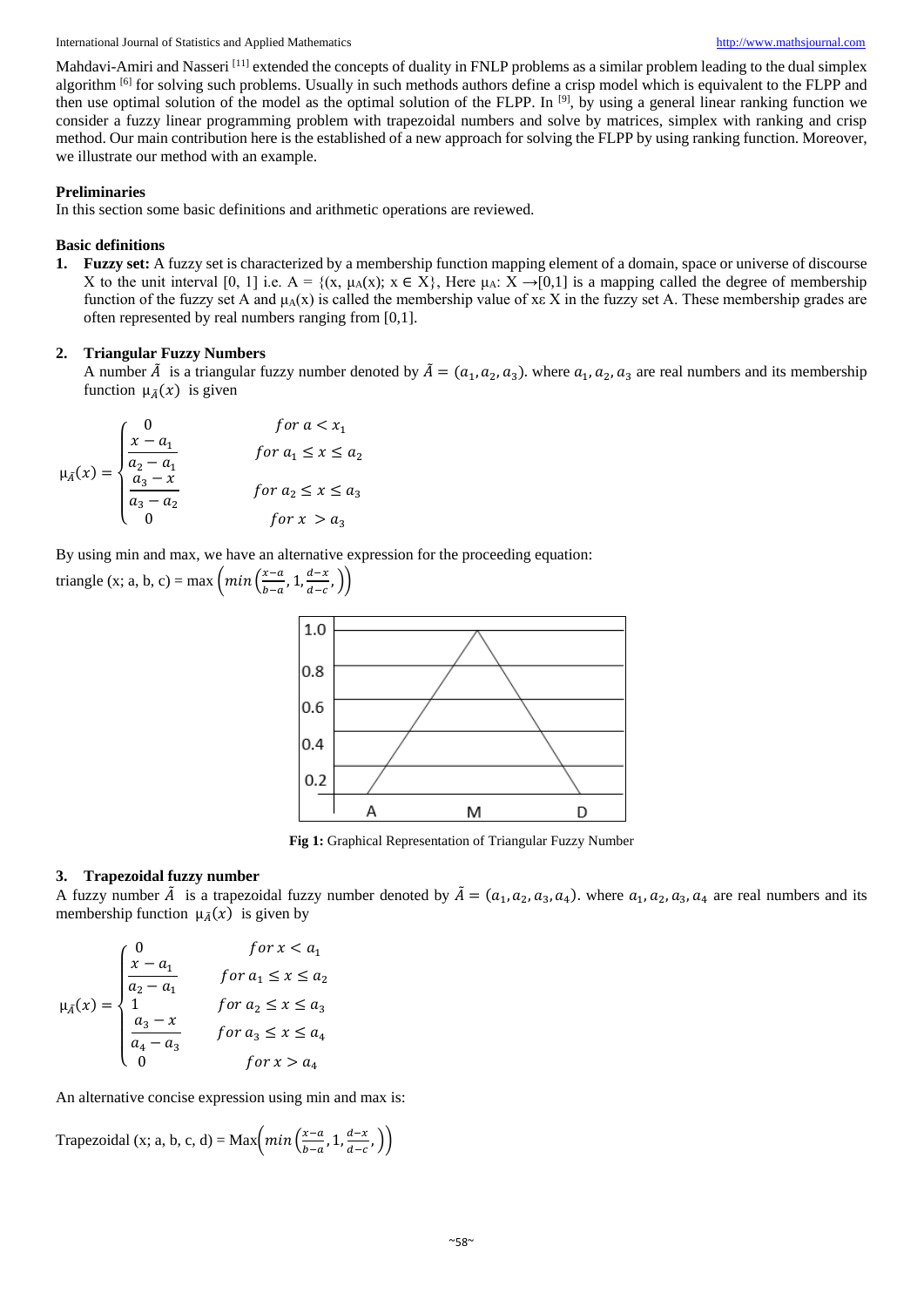

**Fig 2:** Graphical Representation of Trapezoidal Fuzzy Number

## **4. Operations of Triangular Fuzzy Numbers**

The following are the four operations that can be performed on triangular fuzzy numbers: let  $\tilde{A} = (a_1, a_2, a_3)$  and  $\tilde{B} =$  $(b_1, b_2, b_3)$  then,

- **Addition:**  $\tilde{A} + \tilde{B} = (a_1 + b_1, a_2 + b_2, a_3 + b_3)$
- **Subtraction:**  $\tilde{A} \tilde{B} = (a_1 b_1, a_2 b_2, a_3 b_3)$
- **Multiplication:**  $\tilde{A} \times \tilde{B} = (\min(a_1b_1, a_1b_3, a_3b_1, a_3b_3), a_2b_2,$  $max(a_1b_1, a_1b_3, a_3b_1, a_3b_3)$
- **Division:**  $\frac{\tilde{A}}{\tilde{B}} = (\min \left( \frac{a_1}{b_1} \right)$  $\frac{a_1}{b_1}, \frac{a_1}{b_3}$  $\frac{a_1}{b_3}, \frac{a_3}{b_1}$  $\frac{a_3}{b_1}, \frac{a_3}{b_3}$  $\left(\frac{a_3}{b_3}\right)$ ,  $\frac{a_2}{b_2}$  $\frac{a_2}{b_2}$  , max $\left(\frac{a_1}{b_1}\right)$  $\frac{a_1}{b_1}, \frac{a_1}{b_3}$  $\frac{a_1}{b_3}, \frac{a_3}{b_1}$  $\frac{a_3}{b_1}, \frac{a_3}{b_3}$  $\frac{u_3}{b_3})$

## **5. Operations of Trapezoidal Fuzzy Numbers**

The following are the four operations that can be performed on trapezoidal fuzzy numbers: let  $\tilde{A} = (a_1, a_2, a_3, a_4)$  and  $\tilde{B} =$  $(b_1, b_2, b_3, b_4)$  then,

- **Addition:**  $\tilde{A} + \tilde{B} = (a_1 + b_1, a_2 + b_2, a_3 + b_3, a_4 + b_4)$
- **Subtraction:**  $\tilde{A} \tilde{B} = (a_1 b_4, a_2 b_3, a_3 b_2, a_4 b_1)$
- **Multiplication:**  $\tilde{A} \times \tilde{B} = (t_1, t_2, t_3, t_4)$

Where  $t_1 = \min(a_1b_1, a_1b_4, a_4b_1, a_4b_4)$  $t_2 = \min(a_2b_2, a_2b_3, a_3b_2, a_3b_3)$  $t_3 = \max(a_2b_2, a_2b_3, a_3b_2, a_3b_3)$  $t_4 = \max(a_1b_1, a_1b_4, a_4b_1, a_4b_4)$ 

**11** Division: 
$$
\frac{\tilde{A}}{\tilde{B}} = (\min\left(\frac{a_1}{b_1}, \frac{a_1}{b_4}, \frac{a_4}{b_1}, \frac{a_4}{b_4}\right), \min\left(\frac{a_2}{b_2}, \frac{a_2}{b_3}, \frac{a_3}{b_2}, \frac{a_3}{b_3}\right),
$$

max 
$$
\left(\frac{a_2}{b_2}, \frac{a_2}{b_3}, \frac{a_3}{b_2}, \frac{a_3}{b_3}\right)
$$
, max  $\left(\frac{a_1}{b_1}, \frac{a_1}{b_4}, \frac{a_4}{b_1}, \frac{a_4}{b_4}\right)$ 

#### **Robust Ranking Technique**

Roubast ranking technique which satisfy compensation, linearity, and additives properties and provides results which are consist human intuition. If  $\tilde{a}$  is a fuzzy number then the Roubast Ranking is defined by  $R(\tilde{a}) = \int_0^1 (0.5)(a_\alpha^L a_\alpha^U) d\alpha$ , where  $(a_\alpha^L a_\alpha^U)$  is the  $\alpha$  level cut of the fuzzy number  $\tilde{a}$ .

In this paper we use this method for ranking the objective values. The Roubast ranking index R(ã) gives the representative value of fuzzy number ã.

#### **Fuzzy Linear Programing Problem**

Minimize or Maximize: 
$$
Z = \sum_{j=1}^{n} \tilde{c}_j \tilde{x}_j
$$
  
\nSubject to constraint:  
\n $\sum_{j=1}^{n} \tilde{a}_{ij} \tilde{x}_j \ (\leq, =, \geq) \ \tilde{b}_i \qquad i = 1, 2, \dots, m$   
\n $\tilde{x}_j \geq 0 \qquad j = 1, 2, \dots, n$  (1)

Here,

 $\tilde{c}_i$  = Per unit contribution of decision variable  $\tilde{x}_i$  $\tilde{a}_{ij}$  = Input-output coefficient  $\tilde{b}_i$  = Total availability of the i<sup>th</sup> resource

#### **Numerical 1**

$$
Max Z = (4,6,7,9)x + (3,5,7,10)y + (5,7,10,12)z
$$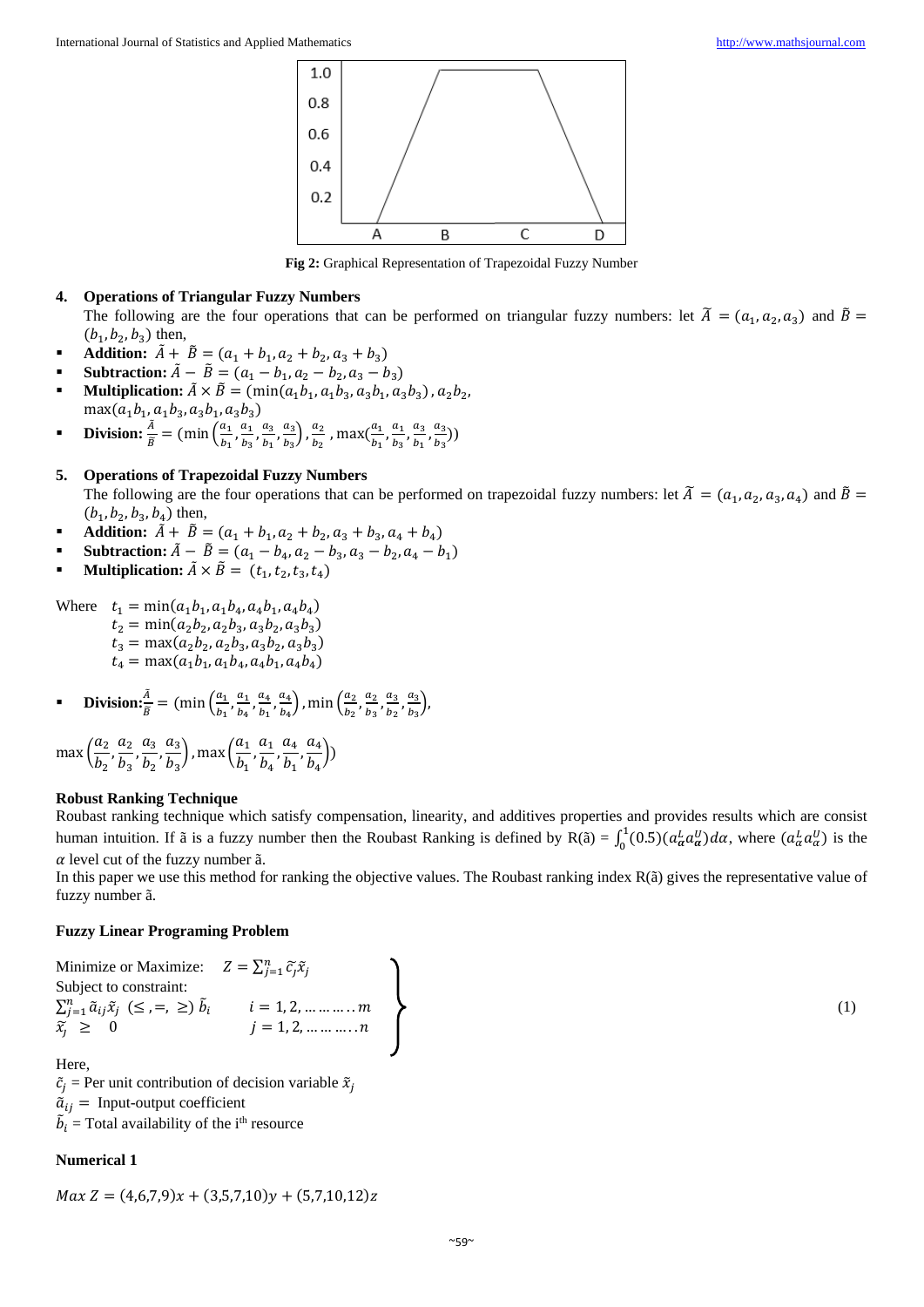International Journal of Statistics and Applied Mathematics [http://www.mathsjournal.com](http://www.mathsjournal.com/)

 $(3,4,6,9)x + (2,3,5,9)y + (5,7,9,13)z \leq (4,6,9,12)$  $(5,6,7,10)x + (7,9,10,12)y + (6,7,9,10)z \le (7,9,10,13)$  $(6,7,10,13)x + (4,5,7,9)y + (5,7,12,15)z \le (7,9,13,15)$  $x, > 0, y > 0$  and  $z > 0$ 

by Robust Ranking Function, we have

$$
R(\bar{a}) = \int_0^1 (0.5)(a_\alpha^L, a_\alpha^U) d\alpha
$$
  
\n
$$
R(4.6.7.9) = \int_0^1 (0.5)(2\alpha + 4.9 - 2\alpha) d\alpha
$$
  
\n
$$
R(4.6.7.9) = \int_0^1 (0.5)(2\alpha + 4 + 9 - 2\alpha) d\alpha = 6.5
$$

Similarly

 $R(4,6,7,9) = 6.5 R(3,5,7,10) = 6.25 R(5,7,10,12) = 8.5$  $R(3,4,6,9) = 5.75$   $R(2,3,5,9) = 4.75$   $R(5,7,9,13) = 8.5$   $R(4,6,9,12) = 7.75$  $R(5,6,7,10) = 7 R(7,9,10,12) = 9.5 R(6,7,9,10) = 8 R(7,9,10,13) = 9.75$  $R(6,7,10,13) = 9$   $R(4,5,7,9) = 6.25$   $R(5,7,12,15) = 9.75 R(7,9,13,15) = 11$ 

Now our numerical becomes after applying robust ranking function

 $Max Z = 6.5x + 6.25y + 8.5z$  $5.75x + 4.75y + 8.5z \le 7.75$  $7x + 9.5y + 8z \le 9.75$  $9x + 7y + 10z \le 11$  $x, > 0, y > 0$  and  $z > 0$ 

**Method 1:** After Applying Simplex Method by Tora Software we get following basic variables are:  $x_1 = 0.67$ ,  $x_2 = 0.28$ ,  $x_3 =$ 0.31 and basic feasible solution to get maximum profit is  $Max Z = 8.74$ .

**Method 2:** After Applying Row Echelon Methods we get the following values of basic variables are  $x_1 = 0.67$ ,  $x_2 = 0.28$ ,  $x_3 = 0.38$ 0.31 and basic feasible solution to get maximum profit is  $Max Z = 8.74$ .

## **Numerical 2**

 $Max Z = (5,10,15)x + (5,10,20)y + (5,15,20)z$ 

 $(5,10,15)x + (5,10,20)y + (5,15,20)z \leq (5,10,15)$ 

 $(5,10,20)x + (5,10,20)y + (10,15,20)z \le (10,15,20)$ 

 $(5,10,15)x + (10,15,25)y + (5,10,15)z \le (10,20,30)$ 

 $x, > 0, y > 0$  and  $z > 0$ 

## **By using α - Cut Ranking Technique**

 $R(\tilde{a}) = \int_0^1 (0.5)(a_\alpha^L + a_\alpha^U) d\alpha$ 

where  $(a_{\alpha}^L, a_{\alpha}^U) = \{(b - a)\alpha + a, c - (c - b)\alpha\}$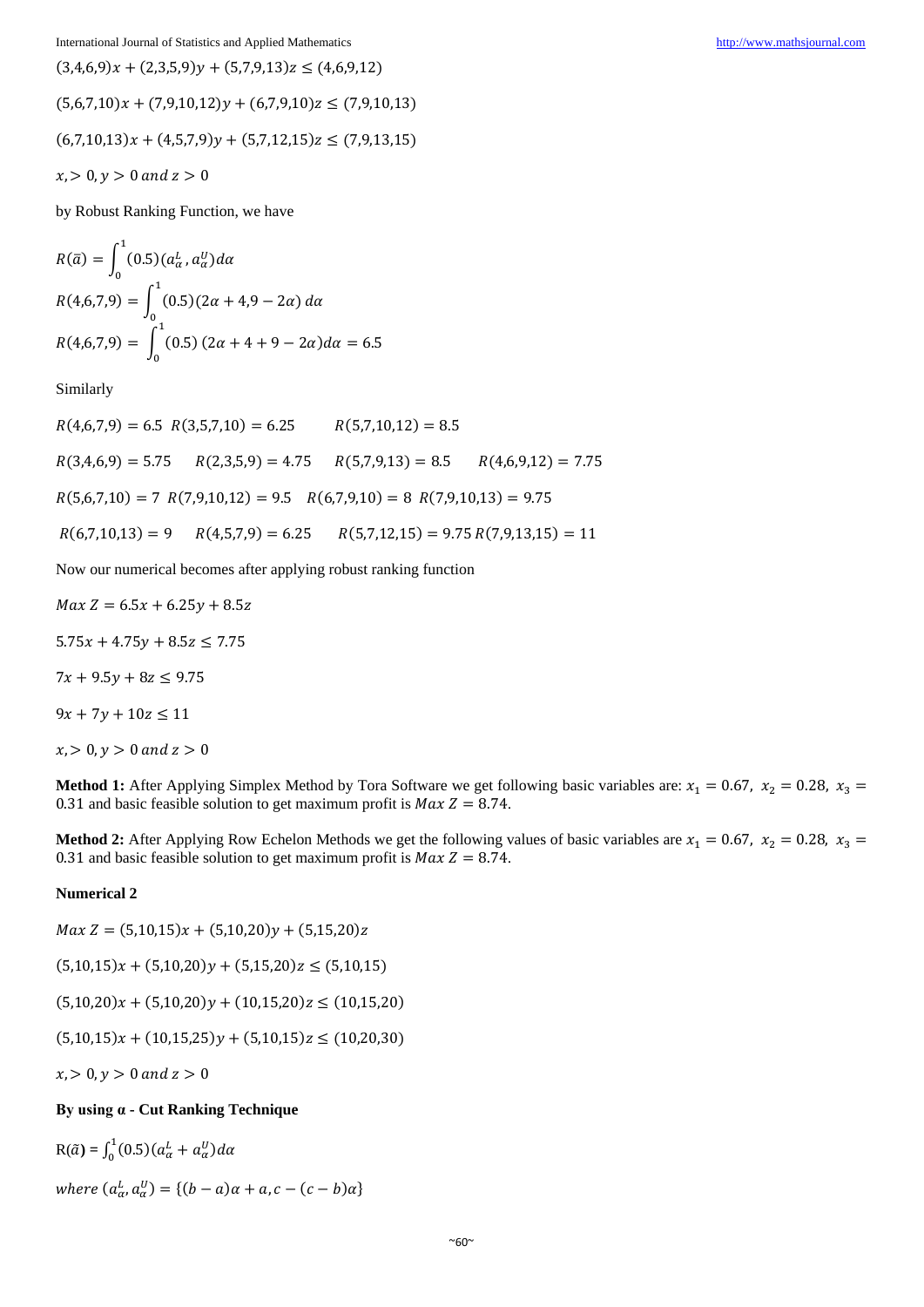Then

$$
R(\tilde{a}) = \int_{0}^{1} (0.5)\{(b-a)\alpha + a, c - (c-b)\alpha\} d\alpha
$$
  

$$
R(5,10,15) = \int_{0}^{1} (0.5)(5\alpha + 5,15 - 5\alpha) d\alpha
$$
  

$$
R(5,10,15) = \int_{0}^{1} (0.5)(20) d\alpha
$$

$$
R(5,10,15)=\int\limits_0^1(10) d\alpha
$$

 $R(5,10,15) = 10$ 

### **Similarly**

 $R(5,10,20) = 11.25; R(5,15,20) = 13.75; R(10,15,20) = 15;$ 

 $R(10,15,20) = 15 R(10,15,25) = 16.25$ 

Now our numerical becomes after applying robust ranking function

 $Max Z = 10x + 11.25y + 13.75z$ 

 $10x + 11.25y + 13.75z \le 10$ 

 $11.25x + 11.25y + 16.25z \le 16.25$ 

 $10x + 16.25y + 10z \le 20$ 

 $x, > 0, y > 0$  and  $z > 0$ 

**Method 1:** After Applying Simplex Method by Tora Software we get following basic variables are:  $x_1 = 0$ ,  $x_2 = 0$ ,  $x_3 = 0.73$ and basic feasible solution to get maximum profit is  $Max Z = 10$ 

**Method 2:** After Applying Row Echelon Methods we get the following values of basic variables are  $x_1 = 62.14$ ,  $x_2 = -19.43$ ,  $x_3 = -28.57$  and basic feasible solution to get maximum profit is  $Max Z = 10$ 

#### **Conclusion**

In this paper we have considered the optimal solution as imprecise numbers described by fuzzy numbers which are more realistic and general in nature. More over the fuzzy linear programing problems of trapezoidal and triangular numbers has been transformed into crisp numbers by using alpha cut ranking technique. Numerical examples show that by this method we can have the optimal solution by simplex method as well as row echelon method. By using ranking technique, we have shown that the total profit obtained is optimal moreover one can conclude that the solution of fuzzy linear programming problem can be obtained by this ranking method effectively. This technique can also be used in solving other types of problems like project schedules, assignment problems and network flow problems.

#### **References**

- 1. Ebrahimnejad A, Nasseri SH. Using complementary slackness property to solve linear programming with fuzzy parameters, Fuzzy Information and Engineering. 2009;3:233-245.
- 2. Ebrahimnejad A, Nasseri SH, Hosseinzadeh Lotfi FM. Soltanifar, A primal–dual method for linear programming problems with fuzzy variables, European Journal of Industrial Engineering. 2010;4(2):189-209.
- 3. Ebrahimnejad A, Nasseri SH, Hosseinzadeh Lotfi F. Bounded linear programs with trapezoidal fuzzy numbers, International Journal of Uncertainty, Fuzziness and Knowledge-Based Systems. 2010;18(3):269-286.
- 4. Ebrahimnejad A, Nasseri SH. A dual simplex method for bounded linear programmes with fuzzy numbers, International Journal of Mathematics in Operational Research. 2010;2(6):762-779.
- 5. Ebrahimnejad A, Nasseri SH, Mansourzadeh SM. Bounded primal simplex algorithm for bounded linear programming with fuzzy cost coefficients, International Journal of Operations Research and Information Systems. 2011;2(1):100-124.
- 6. Dantzig GB, Linear Programming and Extensions, Princeton University Press. 1963.
- 7. Zimmermann HJ. Fuzzy programming and linear programming with several objective functions, Fuzzy Sets and Systems. 1978;1:45-55.